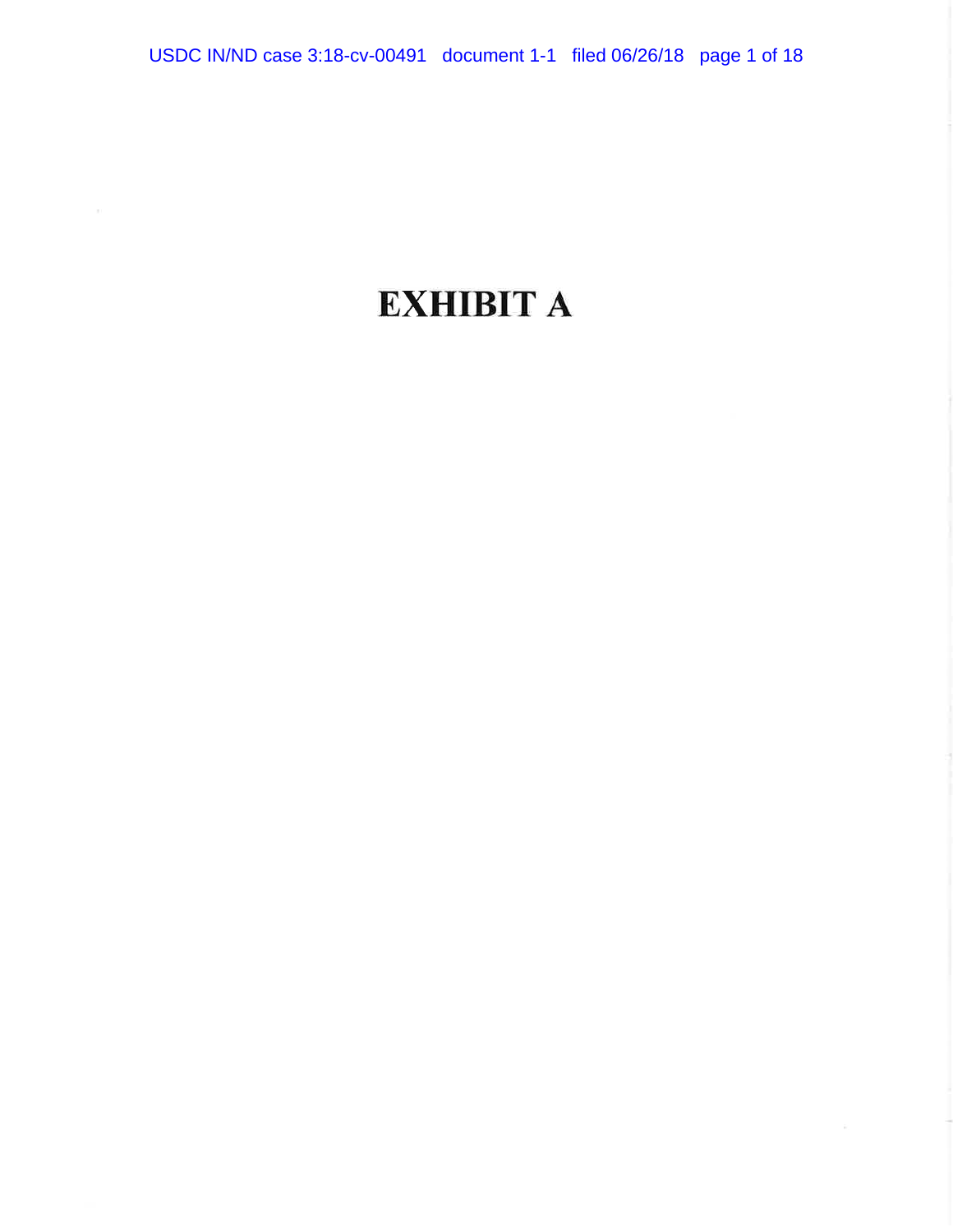#### **SETTLEMENT AGREEMENT**

This Settlement Agreement ("Agreement") is made this 13th day of October 2017, by and between the entities and individuals listed in Exhibit A ("Plaintiffs") and the United States of America, acting by and through Eric D. Hargan, in his official capacity as Acting Secretary of Health and Human Services; R. Alexander Acosta, in his official capacity as Secretary of Labor; Steven T. Mnuchin, in his official capacity as Secretary of the Treasury; the United States Department of Health and Human Services; the United States Department of Labor; and the United States Department of the Treasury (the "Government" or the "Departments") (collectively, the "Parties").

### **RECITALS**

WHEREAS, there is now pending a series of lawsuits listed in Exhibit B (collectively, the "Litigation") in which Plaintiffs allege that the Government has, among other things, violated the Religious Freedom Restoration Act ('RFRA''), 42 U.S.C. § 2000bb-1 et seq., by promulgating and enforcing regulations pursuant to 42 U.S.C. § 300gg-13 that required Plaintiffs to take actions that facilitated the provision, through or in connection with their health plans, of Food and Drug Administration-approved contraceptive methods and abortifacients, as well as sterilization procedures and related patient education and counseling to which Plaintiffs object on religious grounds ("the Objectionable Coverage"). The regulations were found at 26 C.F.R. § 54.9815-2713A (Sept. 14, 2015), 26 C.F.R. § 54.9815-2713(a)(1)(iv) (July 19, 2010), 29 C.F.R. § 2590.715-2713A (Sept. 14, 2015), 29 C.F.R. § 2590.715- 2713(a)(l)(iv) (July 19, 2010), 45 C.F.R.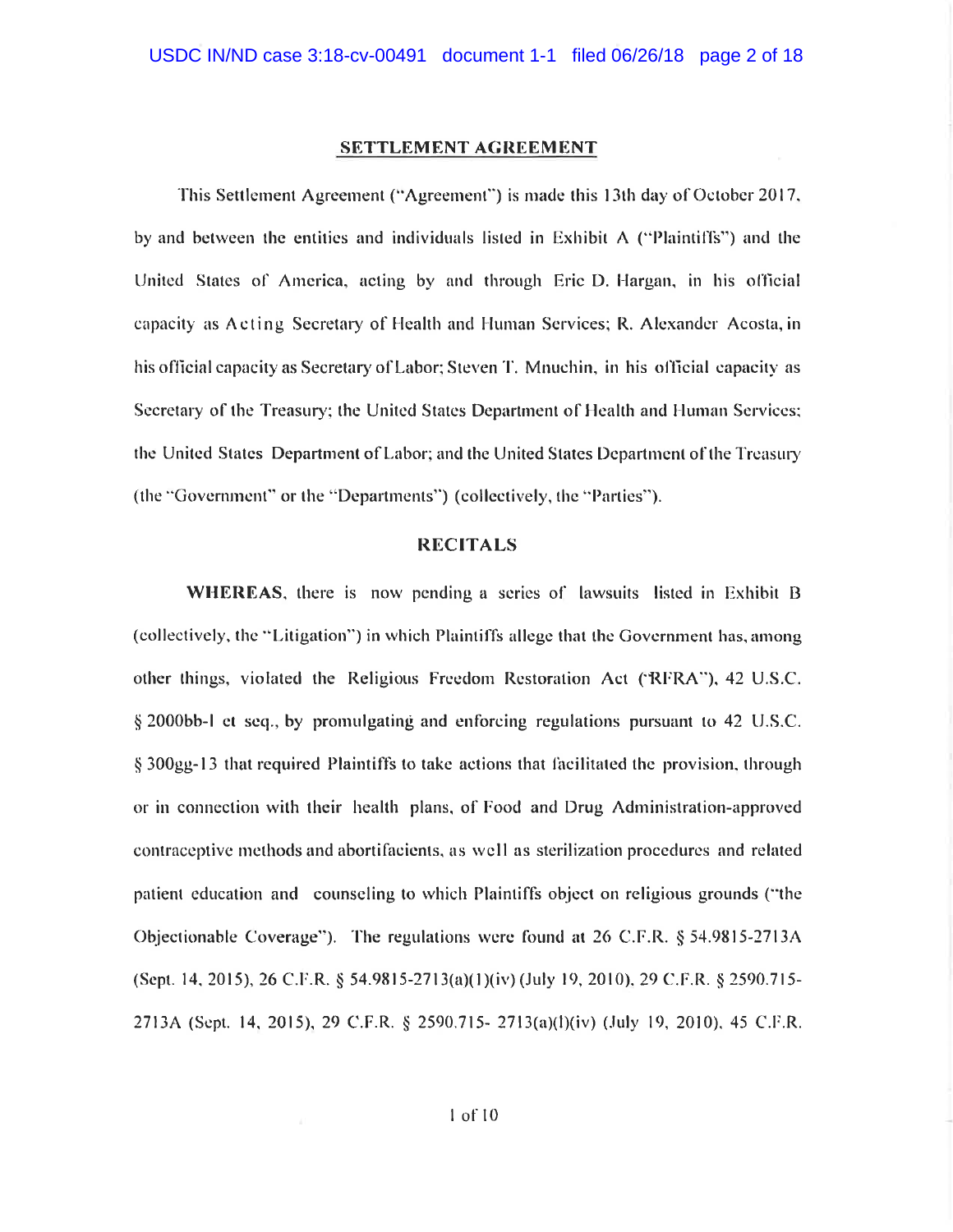§ 147.131 (Sept. 14, 2015), and 45 C.F.R. § 147.130(a)(l)(iv) (July 19, 2010) (the "Regulations").

WHEREAS, the Departments of Health and Human Services, Labor, and Treasury have issued new regulations affording Plaintiffs an exemption. 82 Fed. Reg. 47,792 (Oct. 13, 2017), *available at* https://www.gpo.gov/fdsys/pkg/FR-2017-10-13/pdf/2017-21851.pdf.

**WHEREAS**, those new regulations state that "requiring certain objecting entities" or individuals to choose between the Mandate, the accommodation, or penalties for noncompliance imposes a substantial burden on religious exercise under RFRA," that "the application of the Mandate to certain objecting employers [i]s [not] necessary to serve a compelling governmental interest," and that "alternative approaches can further the interest the Departments previously identified behind the Mandate," 82 Fed. Reg. 47,792, 47,800, 47,806 (Oct. 13, 2017), available at https://www.gpo.gov/fdsys/pkg/FR-2017-10-13/pdf/2017-21851.pdf.

WHEREAS, recent Executive Orders establish that it is the policy of the Government "to vigorously enforce Federal law's robust protections for religious freedom," and to "exercise all authority and discretion available ... to waive, defer, grant exemptions from, or delay the implementation of any provision or requirement of the [Affordable Care] Act that would impose ... a cost, fee, tax, penalty, or regulatory burden on ... health insurers, ... [or] purchasers of health insurance." Executive Order 13798, Promoting Free Speech and Religious Liberty 82 Fed. Reg. 21,675 (May 4, 2017); Executive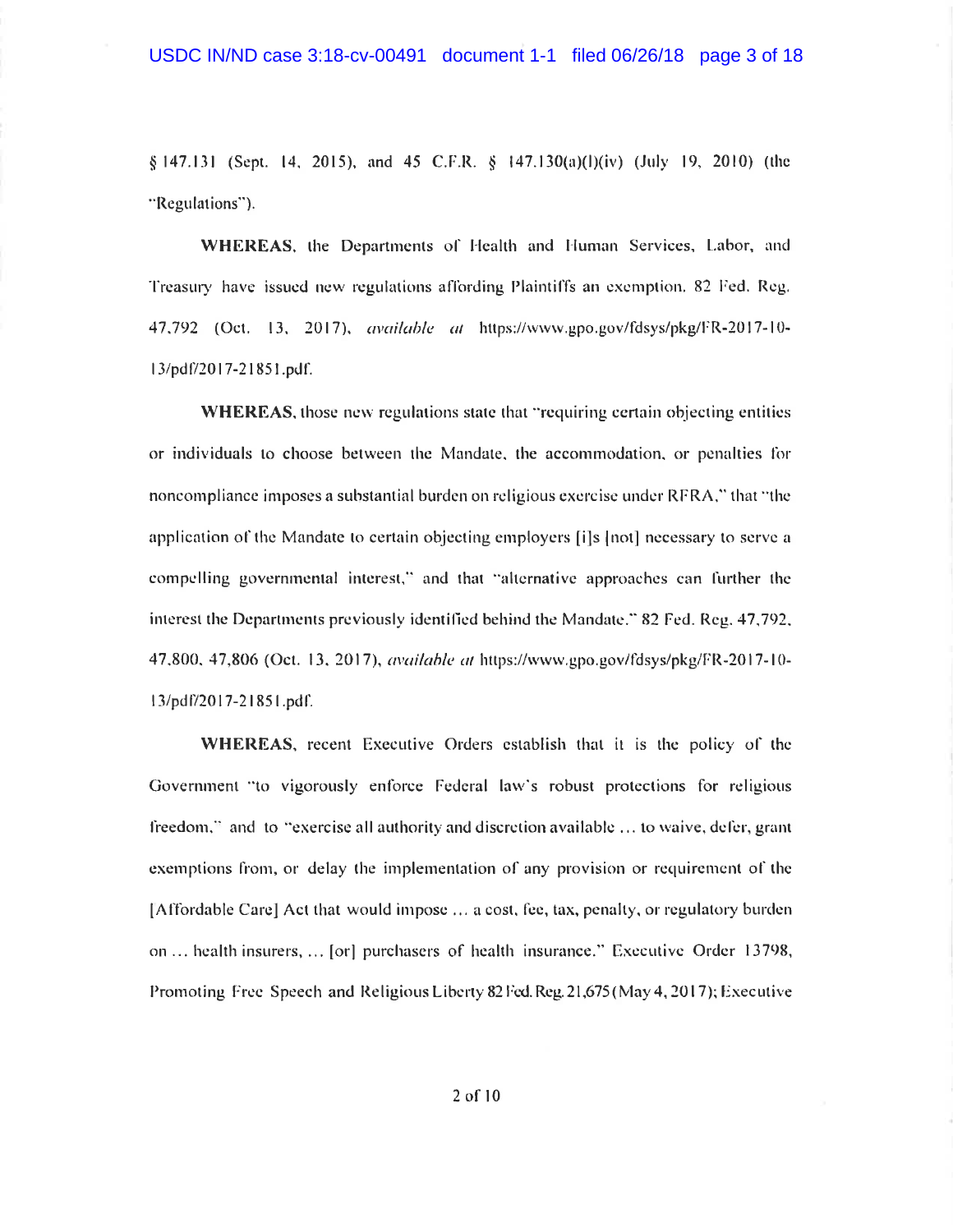Order 13765, Minimizing the Economic Burden on the Patient Protection and Affordable Care Act Pending Repeal 82 Fed. Reg. 8,351 (Jan. 20, 2017).

WHEREAS, after years of litigation, the Supreme Court considered the claims in these cases and, instead of resolving the legal issues, remanded the cases to allow the parties to "resolve any outstanding issues between them." Zubik v. Burwell, 136 S. Ct. 1557, 1560 (2016).

WHEREAS, the Supreme Court's remand orders provided that "the Government may not impose taxes or penalties on [Plaintiffs] for failure to provide the ... notice" required by the Regulations. *Id.* at 1561.

**WHEREAS**, the new regulations, the Supreme Court's remand order, and the President's Executive Orders have placed this litigation in an extraordinary posture.

**WHEREAS,** it is the desire of the Parties to resolve finally and permanently all disputes, asserted or unasserted, arising out of, or related to the matters set forth, alleged, embraced by, or otherwise referred to in the Litigation.

NOW THEREFORE, in consideration of the Recitals and mutual promises contained herein, including the discontinuation of the pending Litigation, and for other good and valuable consideration hereby deemed received, the Parties agree as follows:

### **TERMS OF AGREEMENT**

 $\mathbf{1}$ . The Parties agree that, under the Supreme Court's decision in *Burwell* y. Hobby Lobby Stores, Inc., 134 S. Ct. 2751 (2014), the Affordable Care Act's "contraceptive mandate." if applied as set out in 26 C.F.R. § 54.9815-2713(a)(1)(iv) (July 19, 2010), 29 C.F.R. § 2590.715- 2713(a)(l)(iv) (July 19, 2010), and 45 C.F.R. § 147.130(a)(l)(iv) (July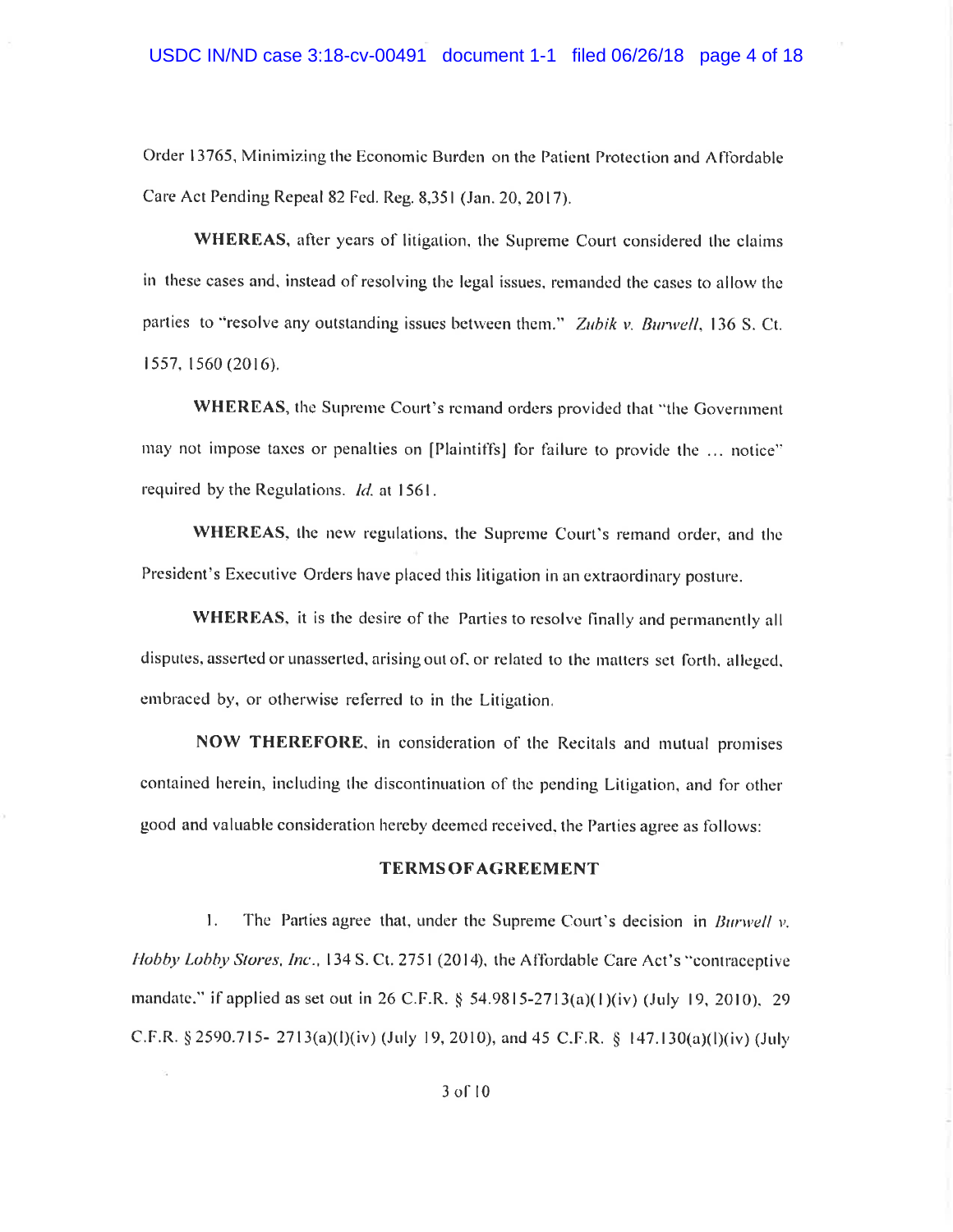19, 2010), would "impose [] a substantial burden on [Plaintiffs'] exercise of religion," id. at 2779, and "violatel] RFRA," id. at 2785. The Government therefore agrees that the "contraception mandate" as described in *Hobby Lobby* cannot be legally enforced, under RFRA, against Plaintiffs or their health plans.

 $2.$ The Government agrees, with respect to all Plaintiffs, to abide by the terms of the permanent injunction in Zubik v. Sebelius, 13-cv-1459, 13-cv-303, 2013 WL 6922024 (W.D. Pa. Dec. 20, 2013), as it relates to the Objectionable Coverage. The Government accordingly will treat Plaintiffs and their health plans, including their insurance issuers and/or third party administrators in connection with those health plans, as exempt from the Regulations or any materially similar regulation or agency policy. A materially similar regulation or agency policy includes any requirement that Plaintiffs, their insurance issuers, or their third-party administrators provide any of the Objectionable Coverage through or in connection with Plaintiffs' health plans, which means:

- a. Plaintiffs (and their insurers and third-party administrators acting in connection with Plaintiffs' health plans) may provide health coverage without the Objectionable Coverage, and no procedure for providing any of the Objectionable Coverage may require any action by Plaintiffs;
- If the Objectionable Coverage is provided, it may not be provided as part of any b. health plan sponsored by Plaintiffs, but instead must be provided through a separate and distinct health plan or other arrangement that is separate and distinct from Plaintiffs' health plan;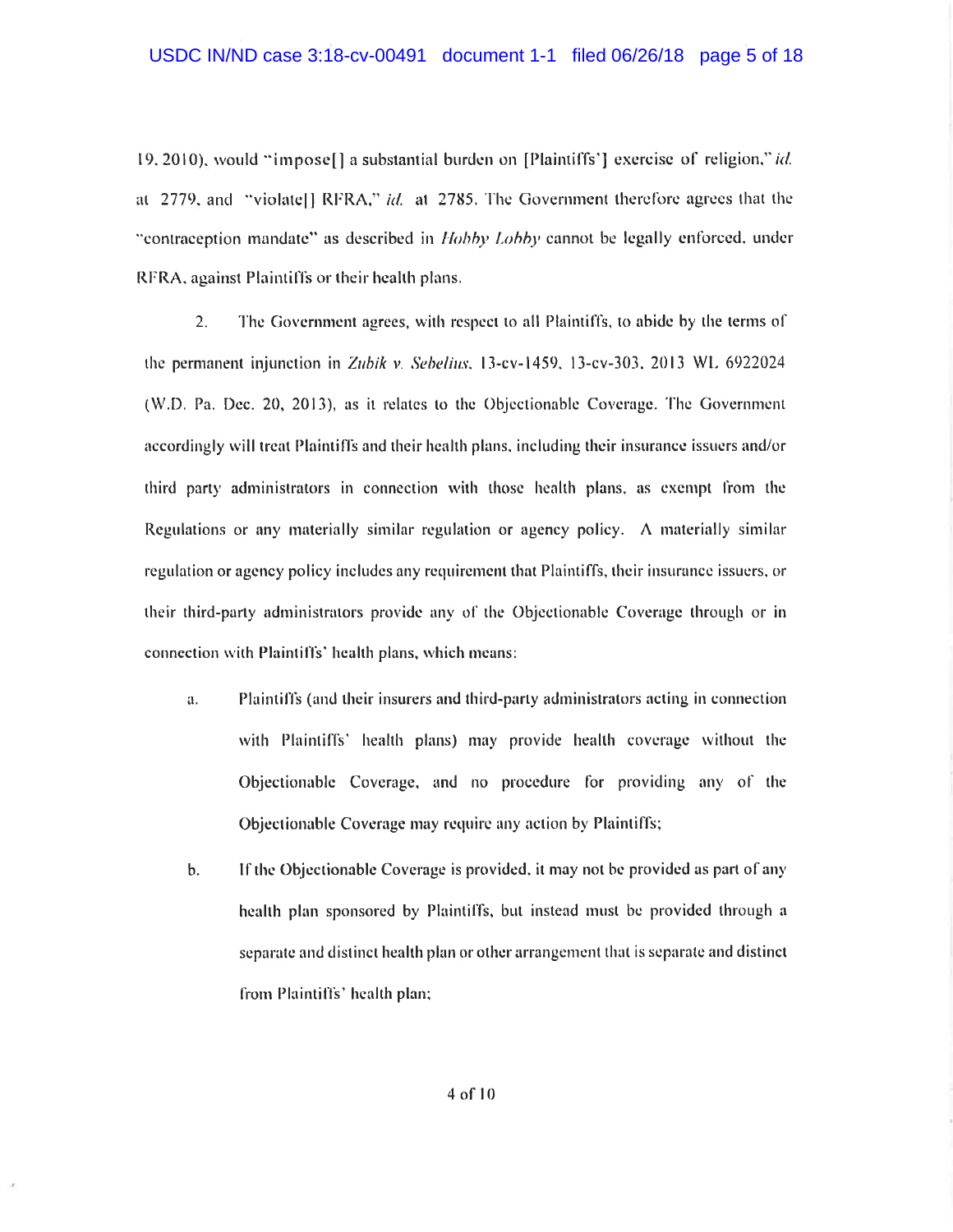- $\mathbf{c}$ . Plaintiffs or their health plans may not be required to pay for the provision of the Objectionable Coverage, either directly or indirectly (though Plaintiffs are not excused from paying generally applicable taxes);
- d. An insurance or health plan card issued in conjunction with Plaintiffs' health plans may not be used by any person to obtain any of the products or services included within the Objectionable Coverage, or payment or reimbursement therefor:
- No person may receive the Objectionable Coverage as an automatic e. consequence of enrollment in any health plan sponsored by Plaintiffs;
- $\int$ If the Government seeks to provide the Objectionable Coverage to individuals participating in Plaintiffs' health plans, such provision may only be through separate enrollments by those individuals in a separate and distinct health plan or other separate and distinct arrangement to obtain the Objectionable Coverage; and
- Any communications regarding the Objectionable Coverage, other than  $g.$ disclosures in plan documents required by federal law that the Objectionable Coverage is not covered by the plan or notice provided for in footnote 1 of this agreement, must be separate from communications relating to Plaintiffs' health plans.

3. The Government further agrees to withdraw any letters sent to Plaintiffs' issuers and/or third-party administrators, pursuant to  $29$  C.F.R. § 2590.715-2713A and 45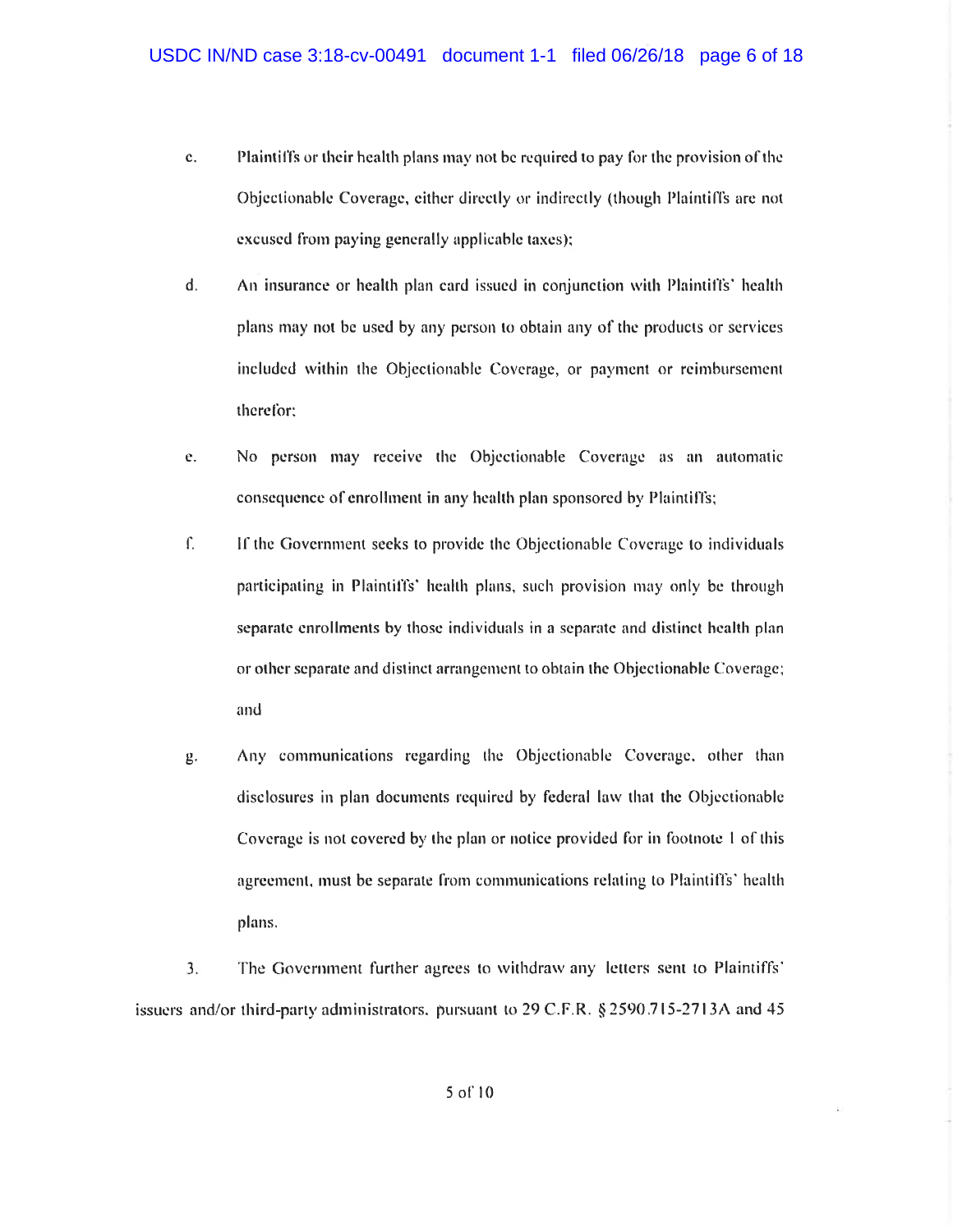C.F.R. § 147.131, as they relate to the provision of any of the Objectionable Coverage within 14 days of the effective date of this agreement.<sup>1</sup>

 $4.$ The Government further agrees, in light of interim relief ordered by several courts, including the Supreme Court in Zubik, that neither Plaintiffs that are party to this Agreement nor their health plans, insurers, or third-party administrators acting in connection with Plaintiffs' health plans shall be subject to any penalties or other adverse consequences, since August 2011, as a result of their non-compliance with any law or regulation requiring the provision of the Objectionable Coverage that the government is prohibited from enforcing by the terms of this agreement.

5. Notwithstanding this Agreement, the Plaintiffs retain their full legal rights to challenge any new law, regulation, or other requirement that the government may enact or impose relating to the provision of Objectionable Coverage and to challenge or defend against such action on any grounds they choose (including the Constitution, federal law, and/or this Agreement). Nothing herein shall be construed as an admission or indication that any law, regulation, or other requirement would be lawful or unobjectionable to Plaintiffs.

6. The Parties agree to resolve all proceedings identified above and to file such papers as are necessary to terminate the Litigation. In all cases where appeals are currently pending, the parties will file dismissals of appeal under Federal Rule of Appellate Procedure

<sup>&</sup>lt;sup>1</sup> The effective date of the withdrawal may be contingent on proper notice being given to participants. If contraception coverage is currently being offered by an issuer or third-party administrator, the cessation of coverage would be effective no sooner than the first day of the first plan year that begins thirty days after the date of this Settlement Agreement (to allow for the provision of notice to plan participants in cases where contraceptive benefits will no longer be provided). Alternatively, sixty-days advance notice may be given pursuant to 42 U.S.C. § 300gg- $15(d)(4)$  if applicable.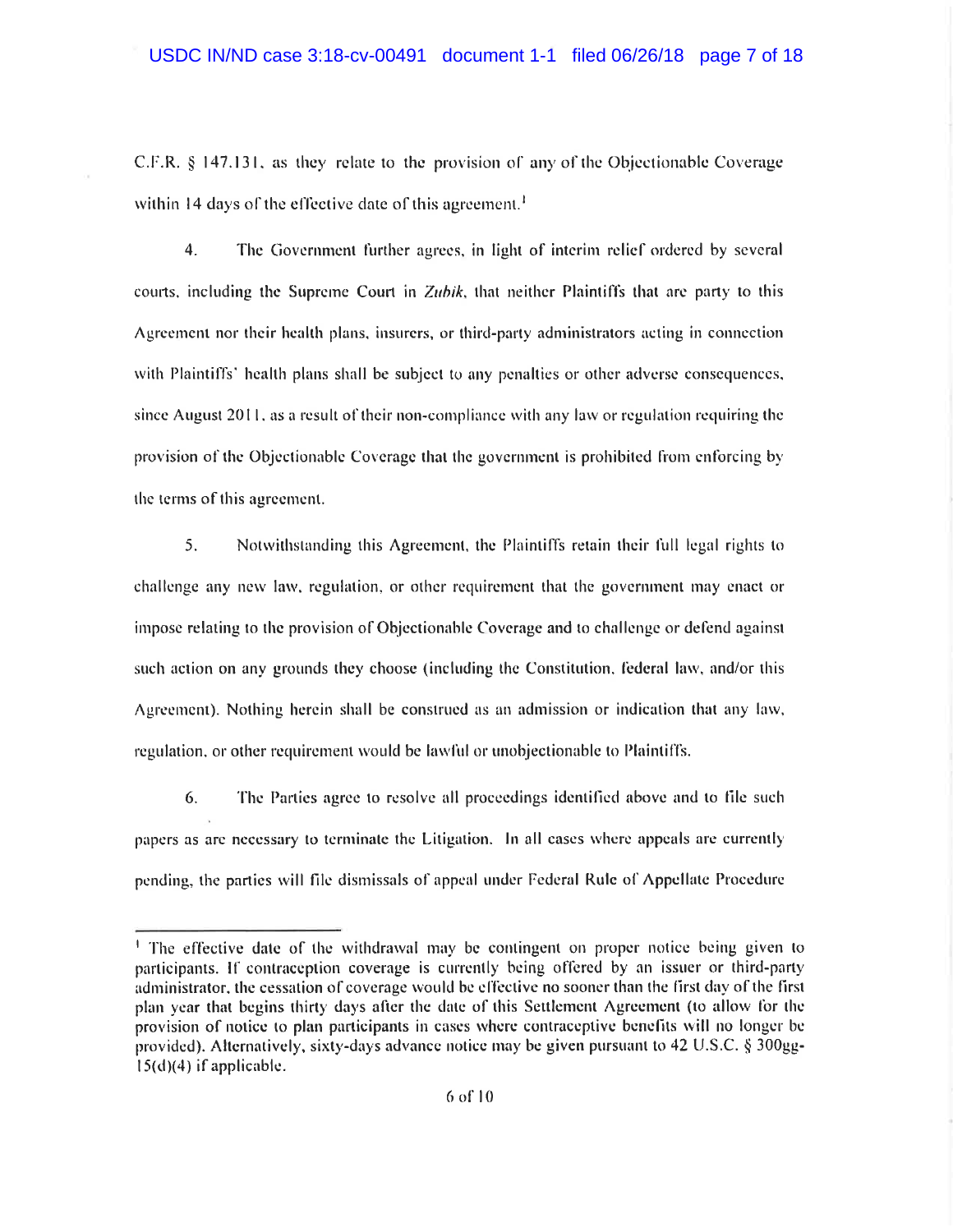42(b). After the appeals are dismissed, the parties agree that they will jointly file stipulations of dismissal or motions for dismissal under Federal Rule of Civil Procedure 41(a), except in cases where there is a final judgment in the district court. This agreement shall not be effective until the Parties file dismissals of all appeals currently pending.

The Government agrees to pay Plaintiffs \$3 million in costs and fees.  $7<sub>1</sub>$ 

The Parties agree that this Agreement constitutes a good-faith settlement of the 8. Litigation for good and valuable consideration and acknowledge that it is entered into freely and voluntarily.

9. The Parties further agree that this Agreement has been fully read and understood by them, and that each of them has received independent legal advice from their respective attorney(s) as to the effect and import of its provisions. The Parties further agree that this Agreement is being entered into for the express purpose and intention of making and entering into a full and final compromise, adjustment, and settlement of all claims which were or could have been asserted in the Litigation, whether or not referred to therein.

 $10.$ This Agreement constitutes the sole and entire agreement between Plaintiffs and the Government, and supersedes all prior agreements, negotiations, and discussions between the Parties with respect to the subject matter covered hereby. It is expressly understood and agreed that this Agreement may not be altered, amended, waived, modified, or otherwise changed except by writing, duly executed by authorized representatives of Plaintiffs and the Government, respectively. The Parties further acknowledge and agree that they will make no claim at any time or place that this Agreement has been orally supplemented, modified, or altered.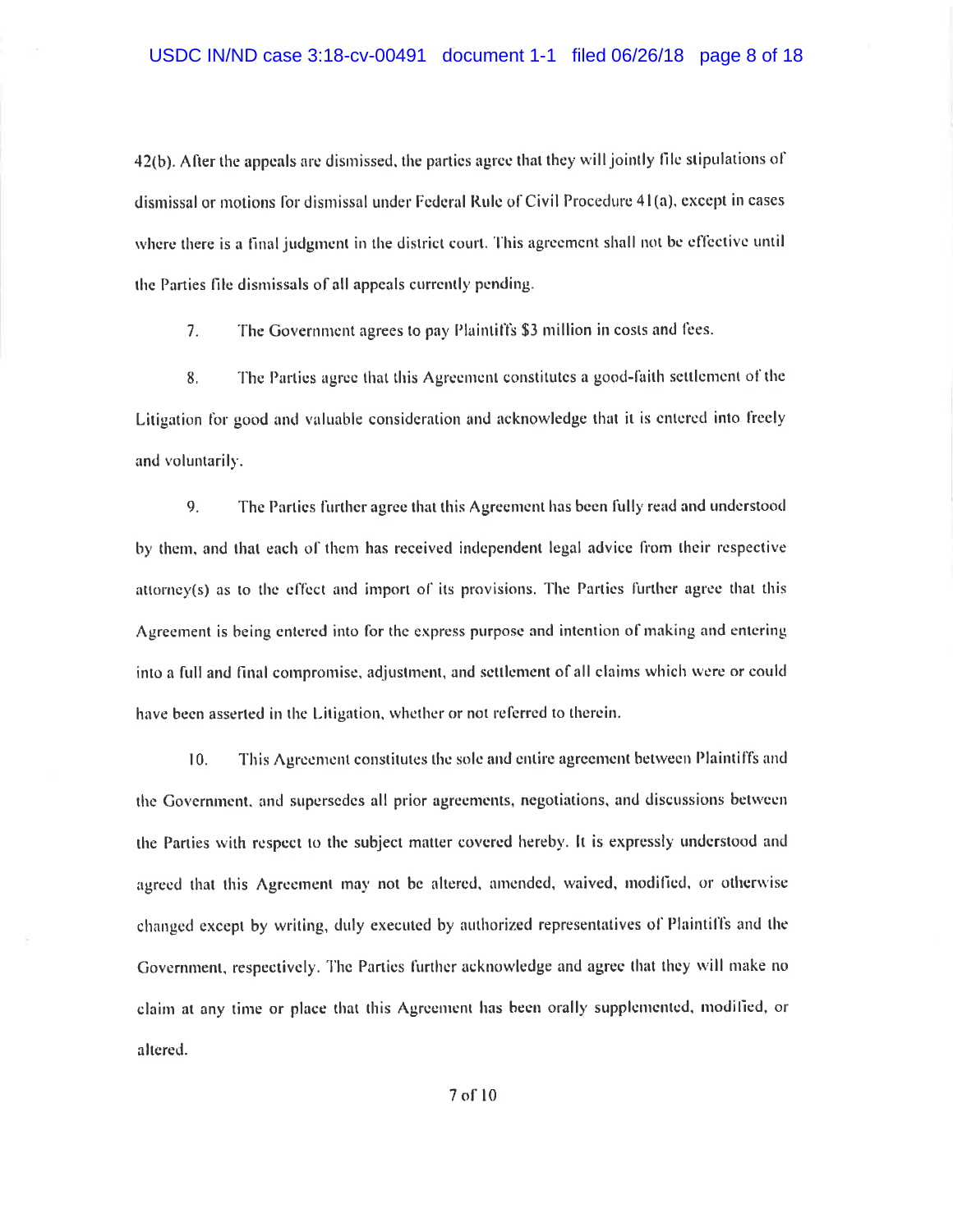All signatories represent that they have authority to enter into this Agreement on  $11.$ 

behalf of their respective clients.

 $12.$ This Agreement may be executed in counterparts.

IN WITNESS WHEREOF, this Agreement is executed as of the date and year first indicated above.

 $\widetilde{\mathcal{K}}$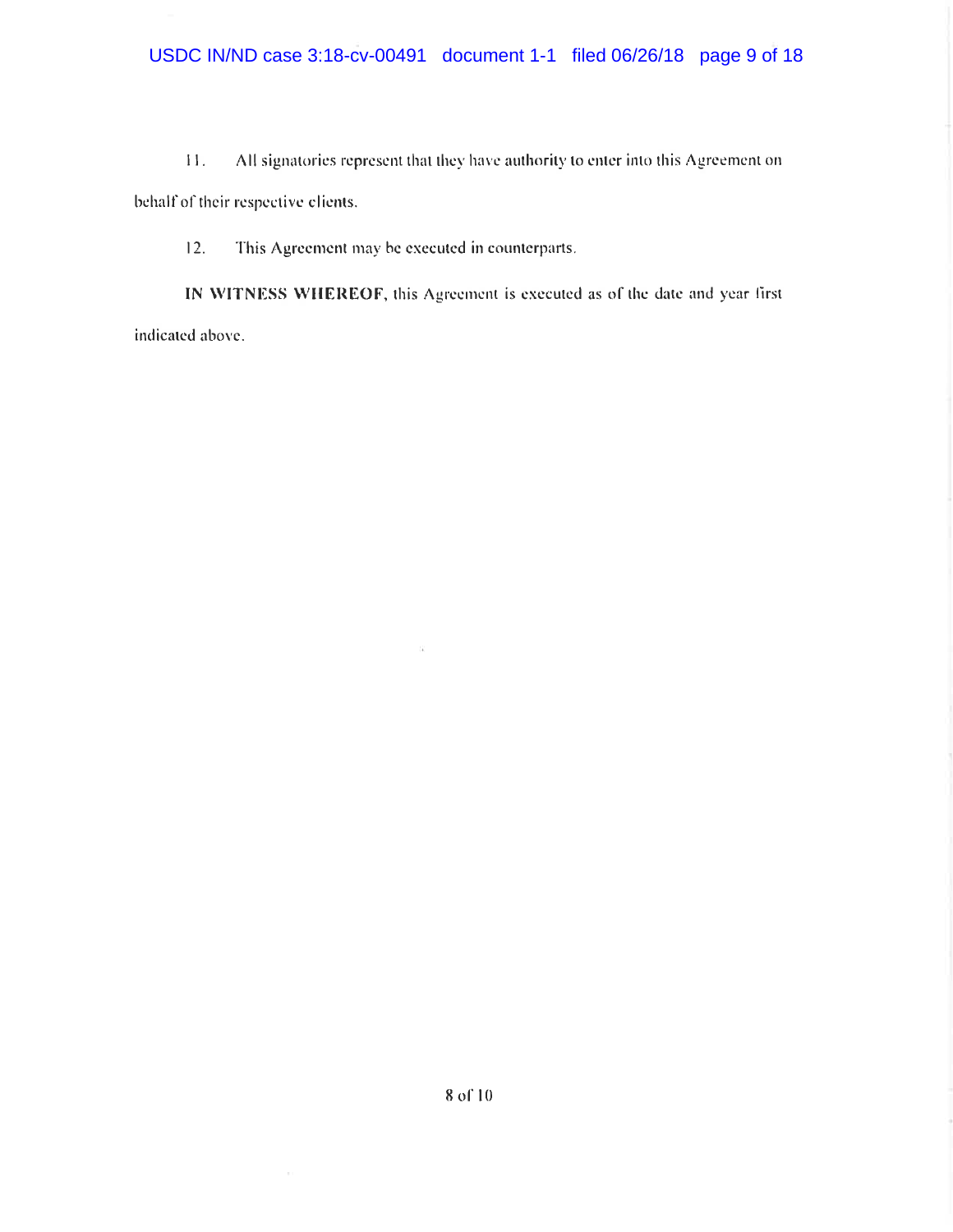USDC IN/ND case 3:18-cv-00491 document 1-1 filed 06/26/18 page 10 of 18

JONES DAY (counsel for all Plaintiffs) BY:

and M. Pohl

Paul M. Pohl **JONES DAY** 500 Grant St., Suite 4500 Pittsburgh, PA 15219

John D. Goetz **JONES DAY** 500 Grant St., Suite 4500 Pittsburgh, PA 15219

Leon F. DeJulius, Jr. **JONES DAY** 500 Grant St., Suite 4500 Pittsburgh, PA 15219

David T. Raimer Anthony J. Dick **JONES DAY** Washington, DC 20001-2113 Matthew A. Kairis

**JONES DAY** 325 John H. McConnell Blvd. Suite 600 Columbus, OH 43215

Counsel for Plaintiffs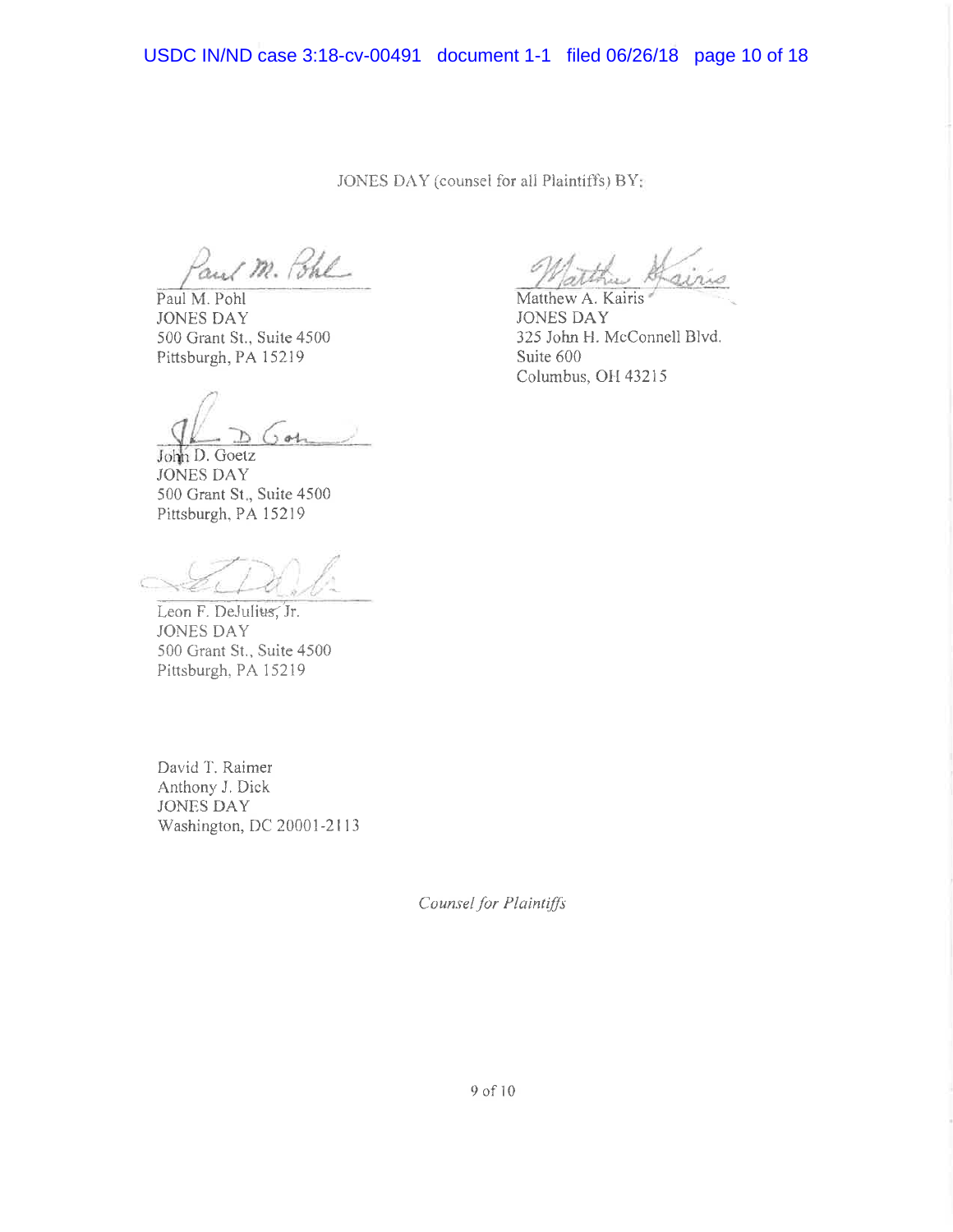USDC IN/ND case 3:18-cv-00491 document 1-1 filed 06/26/18 page 11 of 18

ON BEHALF OF THE GOVERNMENT:

Breat N. Shumate

Deputy Assistant Attorney General Civil Division, U.S. Department of Justice 950 Pennsylvania Avenue, NW Washington, District of Columbia 20530

**Counsel for Defendants**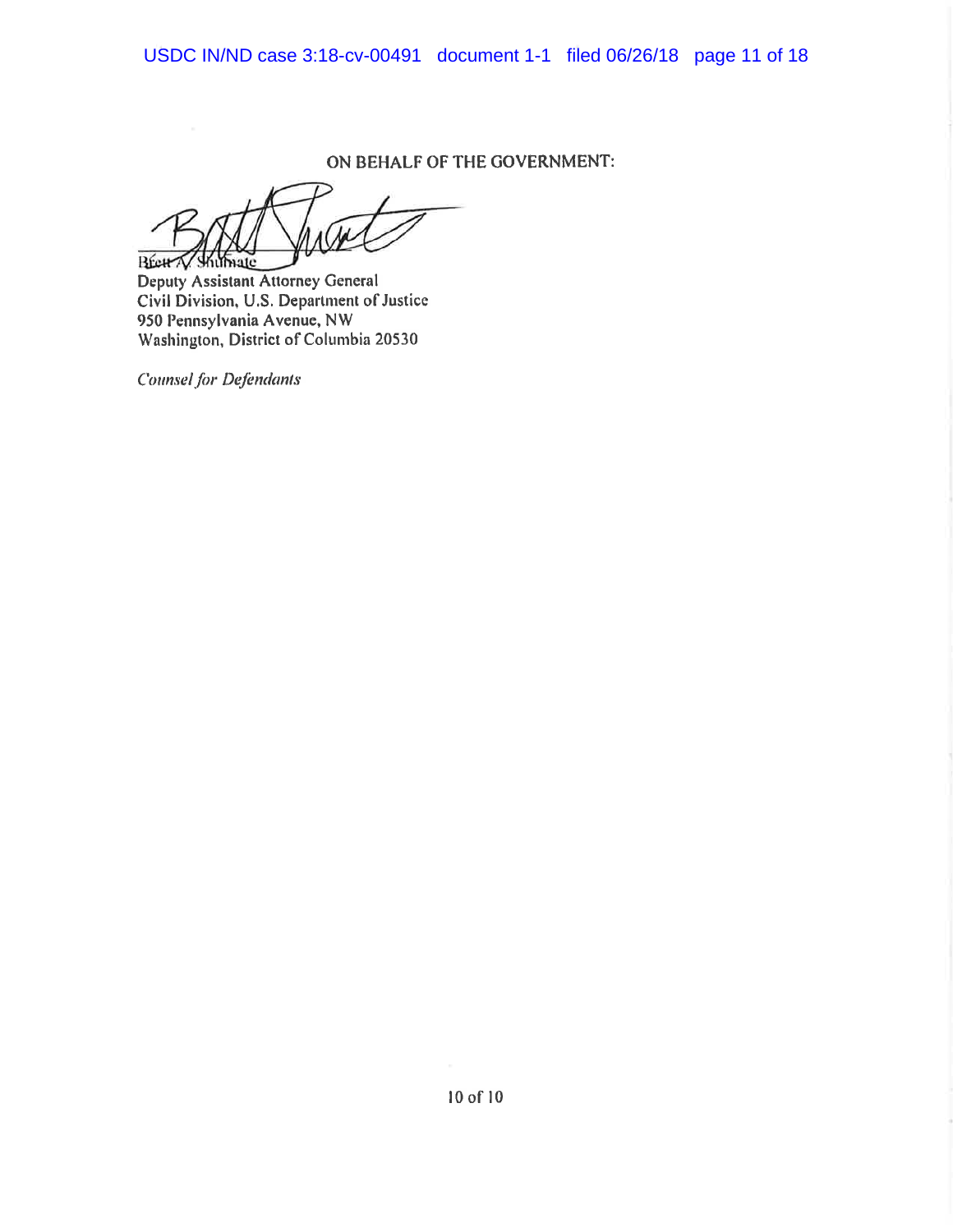USDC IN/ND case 3:18-cv-00491 document 1-1 filed 06/26/18 page 12 of 18

# **EXHIBIT A**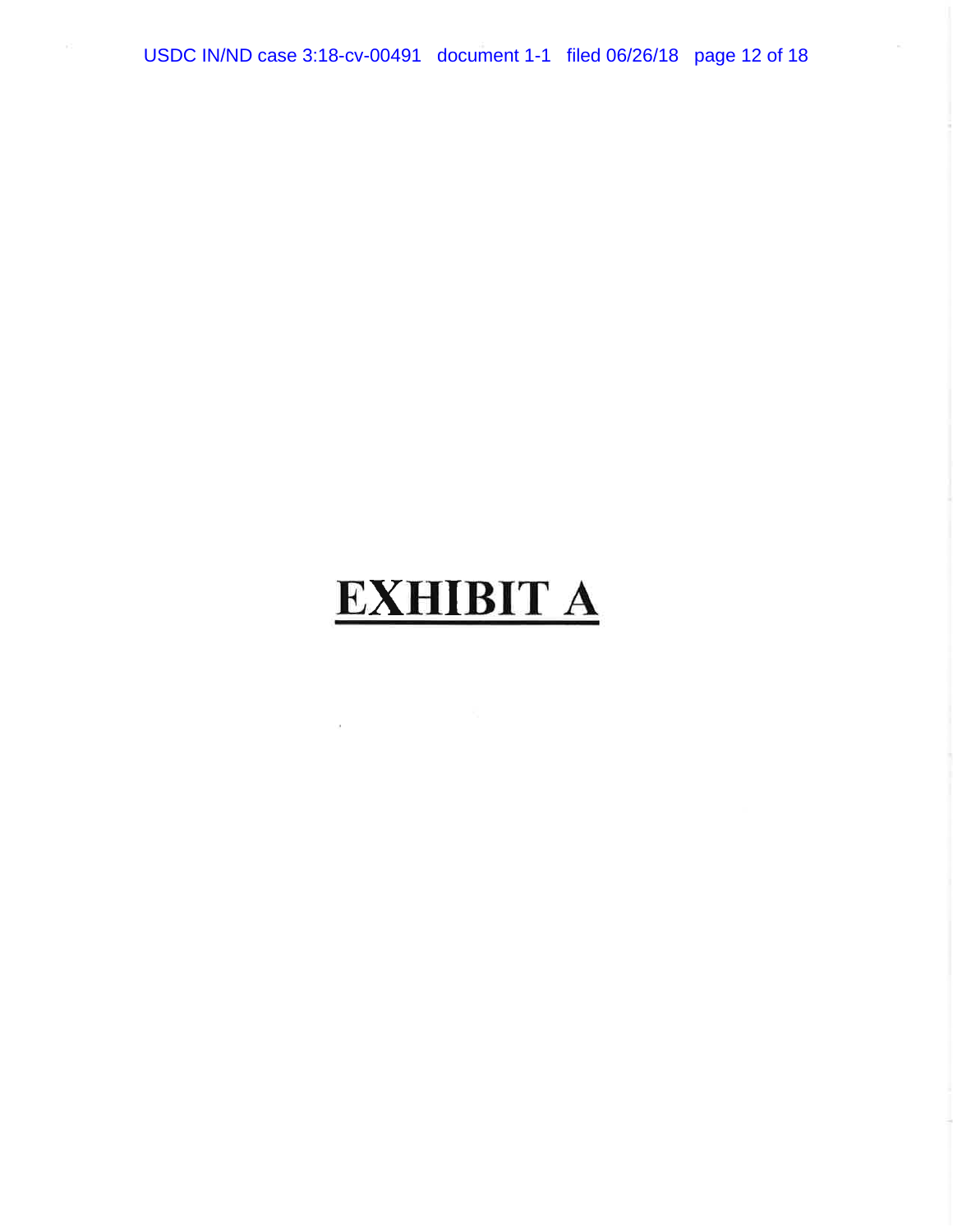### **EXHIBIT A**

The term "Plaintiffs," as used in the attached settlement agreement includes the following organizations and individuals; their subsidiaries, affiliates, and successors; and related entities that offer coverage through the health plan of any signatory:

- The Roman Catholic Archdiocese of New York
- The Roman Catholic Diocese of Rockville Centre, New York
- Catholic Health Care System
- Catholic Health Services of Long Island
- Cardinal Spellman High School
- Monsignor Farrell High School
- Most Reverend David A. Zubik
- Roman Catholic Diocese of Pittsburgh
- Catholic Charities of the Diocese of Pittsburgh, Inc.
- Most Reverend Lawrence T. Persico
- Roman Catholic Diocese of Erie
- St. Martin Center, Inc.
- Prince of Peace Center, Inc.
- Erie Catholic Preparatory School
- Most Reverend Lawrence Brandt
- Most Reverend Edward Malesic
- Diocese of Greensburg
- Catholic Charities of the Diocese of Greensburg
- St. John the Evangelist Regional Catholic School
- Catholic Diocese of Beaumont
- Catholic Charities of Southeast Texas
- Catholic Charities, Diocese of Fort Worth, Inc.
- University of Dallas
- Catholic Diocese of Biloxi, Inc.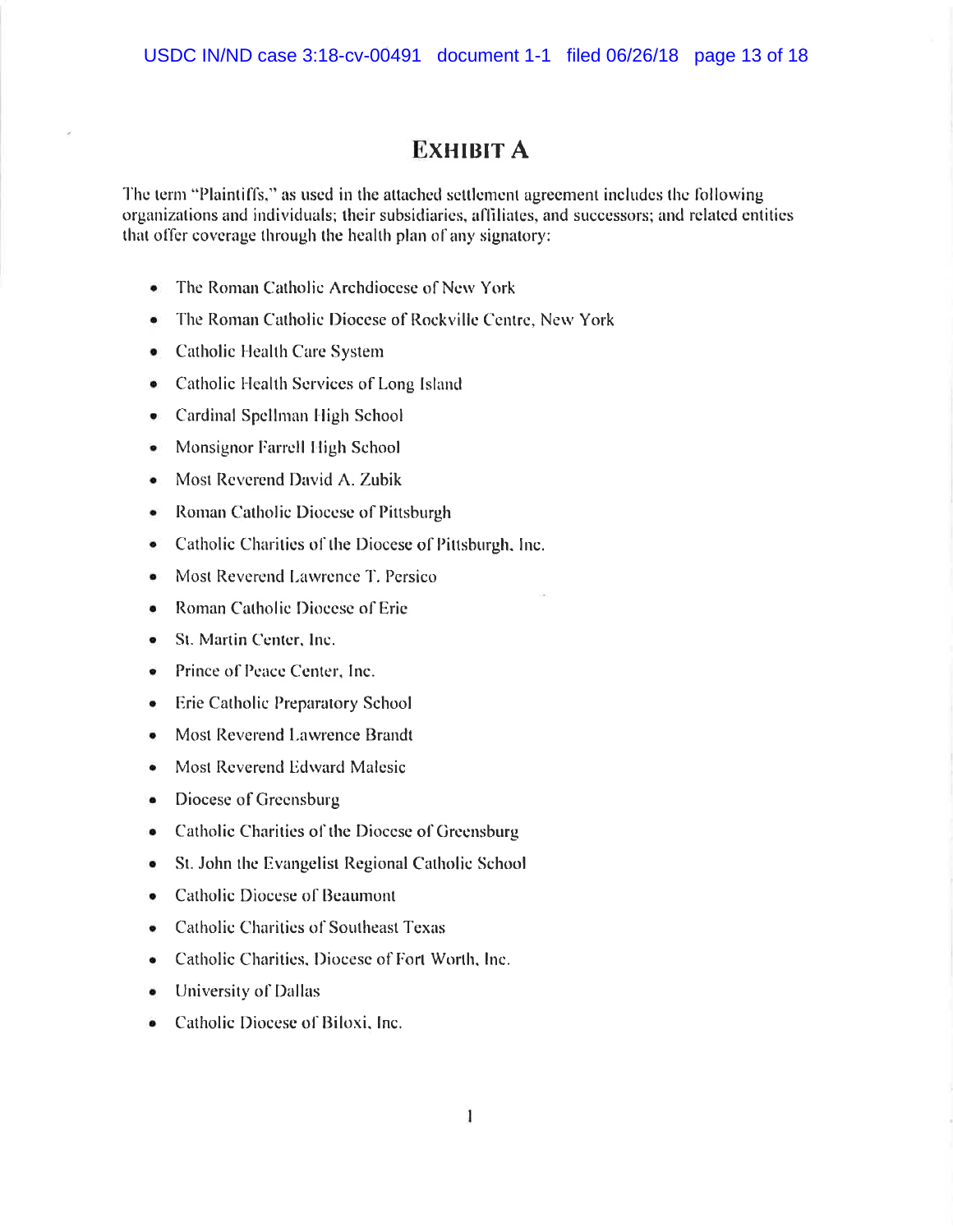- The Most Reverend Roger P. Morin, Bishop and President of The Catholic Diocese of Biloxi, Inc. and his successors in office, as Trustee for and on behalf of the Resurrection Catholic School and the Sacred Heart Catholic School.
- De L'Eppe Deaf Center, Inc.
- Catholic Social and Community Services, Inc. of Biloxi
- Catholic Diocese of Jackson
- The Most Reverend Joseph N. Latino, Bishop and Chief Executive Officer of the Catholic Diocese of Jackson, and his successors in office, in accordance with the discipline and government of the Roman Catholic Church;
- Vicksburg Catholic School, Inc.
- St. Joseph Catholic School
- Catholic Charities, Inc. of Jackson
- St. Dominic-Jackson Memorial Hospital
- Catholic Diocese of Nashville
- Catholic Charities of Tennessee, Inc.
- Camp Marymount, Inc.  $\bullet$
- St. Mary Villa, Inc.  $\bullet$
- Mary, Queen of Angels, Inc.  $\bullet$
- St. Cecilia Congregation
- $\bullet$  Aquinas College
- Michigan Catholic Conference
- Catholic Family Services d/b/a Catholic Charities Diocese of Kalamazoo
- Franciscan University of Steubenville
- University of Notre Dame
- Diocese of Fort Wayne-South Bend, Inc.
- Catholic Charities of the Diocese of Fort Wayne-South Bend, Inc.
- St. Anne Home of the Diocese of Fort Wayne-South Bend, Inc.
- Franciscan Alliance, Inc.
- Specialty Physicians of Illinois, LLC
- University of Saint Francis of Fort Wayne, Indiana, Inc.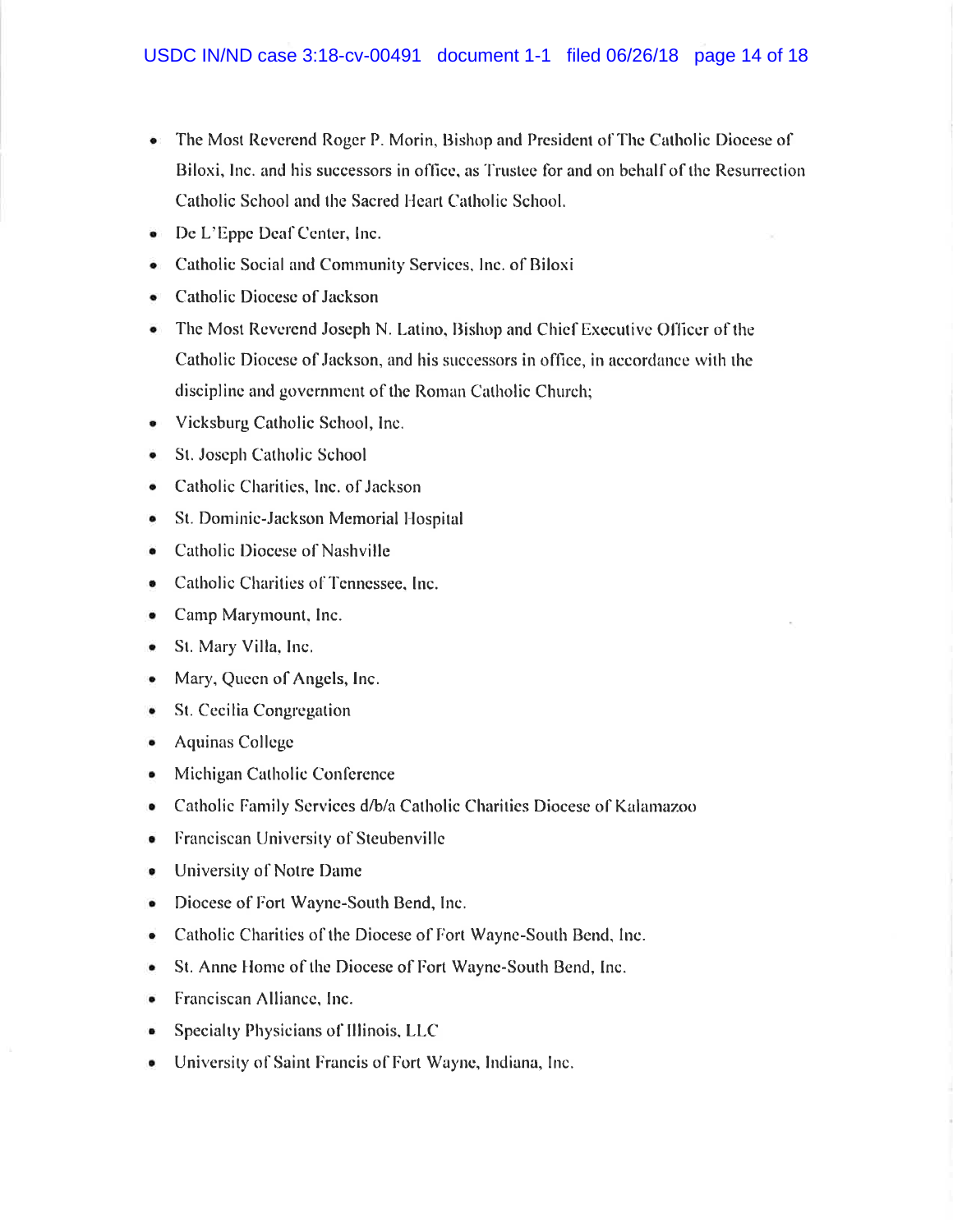- Our Sunday Visitor, Inc.  $\bullet$
- Archdiocese of St. Louis
- Catholic Charities of St. Louis
- Diocese of Cheyenne
- Catholic Charities of Wyoming
- St. Joseph's Children's Home
- St. Anthony Tri-Parish School (a.k.a. St. Anthony's Tri-Parish Catholic School)
- Wyoming Catholic College
- $\bullet$  The Archdiocese of Atlanta, an association of churches and schools
- Archbishop Wilton D. Gregory
- Catholic Education of North Georgia, Inc.
- Catholic Charities of the Archdiocese of Atlanta, Inc.
- $\bullet$  The Roman Catholic Diocese of Savannah:
- The Most Rev. Gregory J. Hartmayer, OFM Conv., as Bishop and his successors in office.
- Donald W. Wuerl, Roman Catholic Archbishop of Washington, and his successors in office, in accordance with the discipline and government of the Roman Catholic Church, a corporation sole (the Archdiocese of Washington)
- Consortium of Catholic Academies of the Archdiocese of Washington, Inc.
- Archbishop Carroll High School, Inc.  $\bullet$
- Don Bosco Cristo Rey High School of the Archdiocese of Washington, Inc.
- Mary of Nazareth Elementary School, Inc.  $\bullet$
- Catholic Charities of the Archdiocese of Washington, Inc.
- Victory Housing, Inc.
- The Catholic Information Center, Inc.
- $\bullet$  The Catholic University of America
- Thomas Aquinas College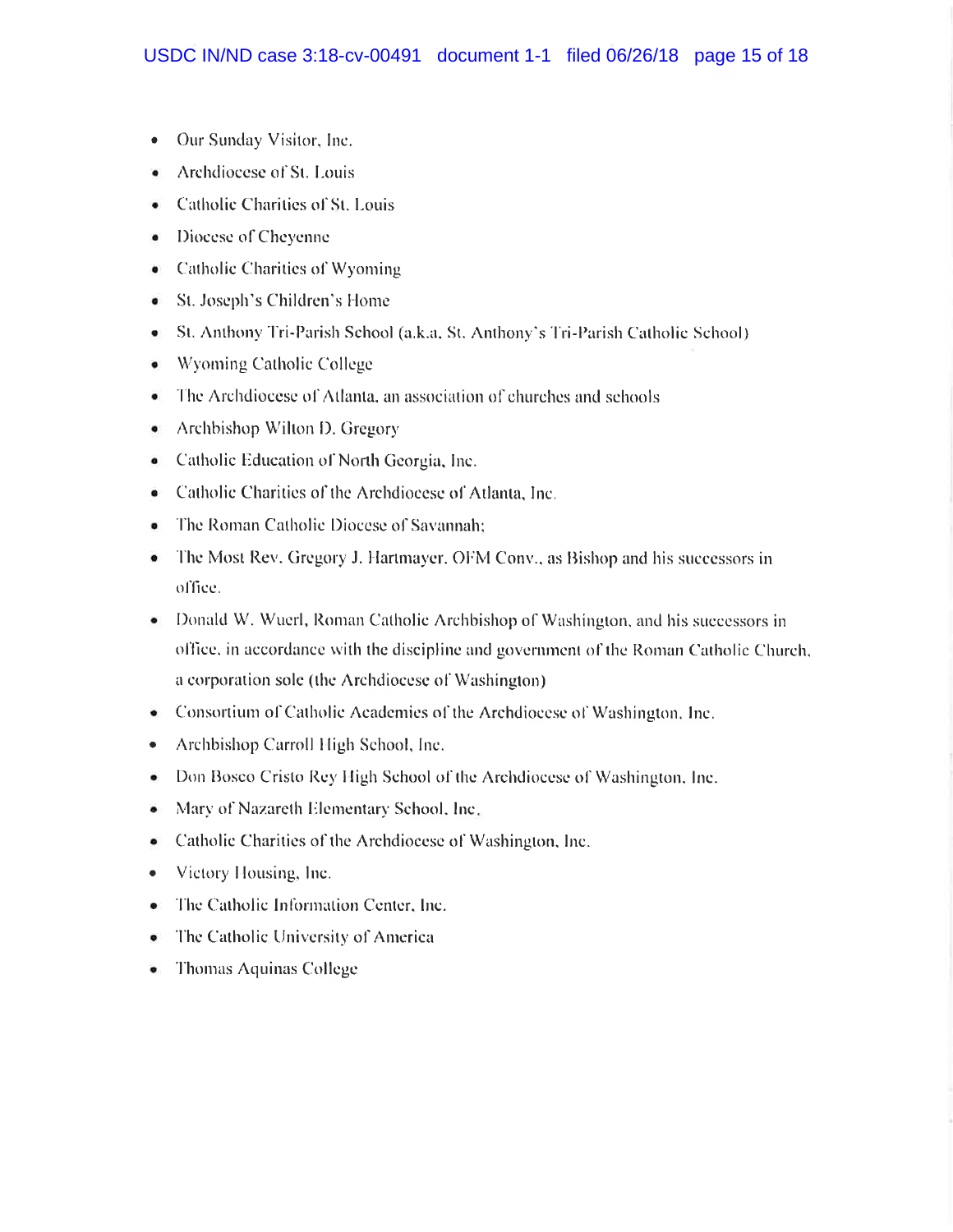USDC IN/ND case 3:18-cv-00491 document 1-1 filed 06/26/18 page 16 of 18

# **EXHIBIT B**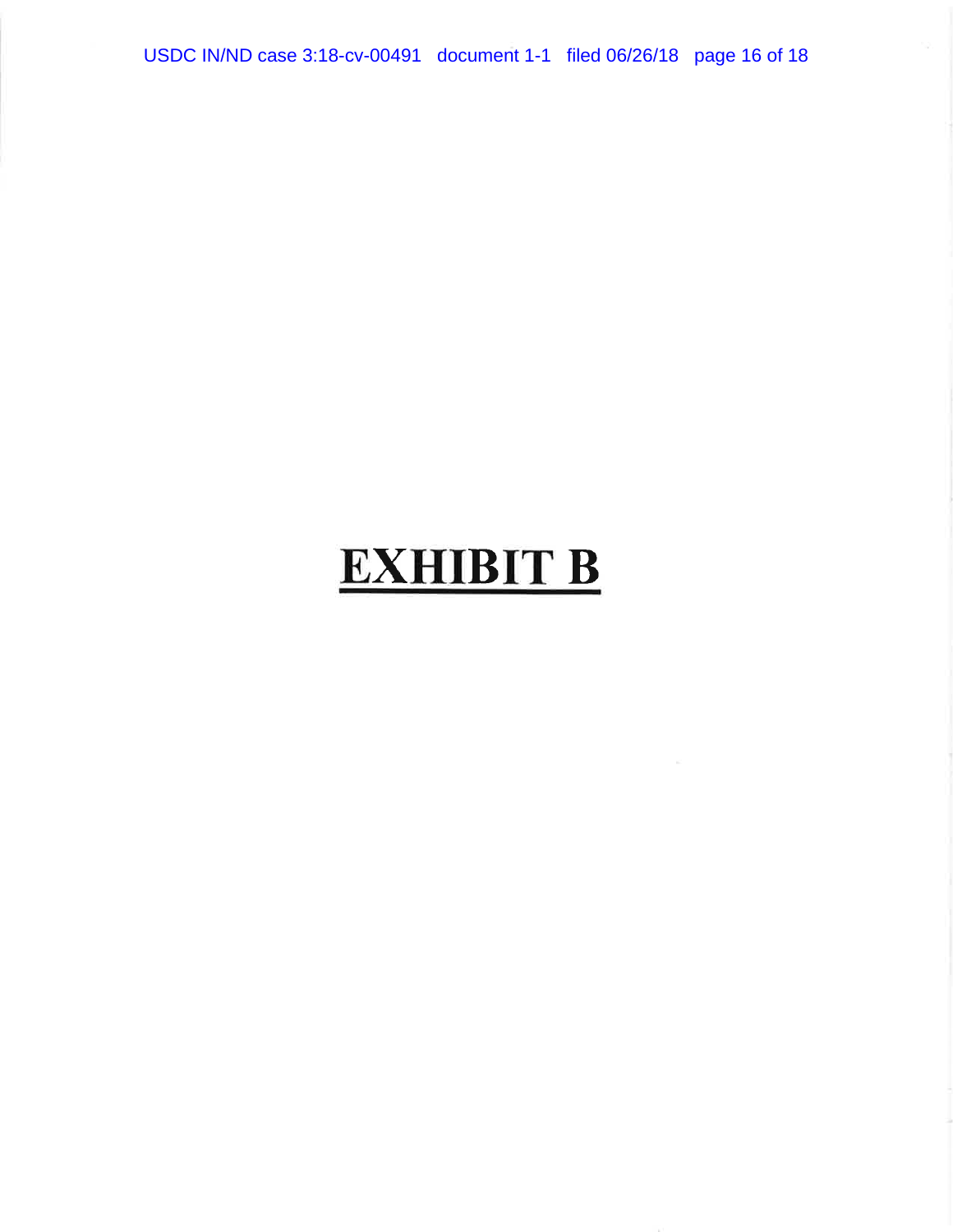### **EXHIBIT B**

| <b>District Court</b>                                 | <b>Court of Appeals</b>                     |
|-------------------------------------------------------|---------------------------------------------|
| Roman Catholic Archdiocese of N.Y. v.                 | Catholic Health Care Sys. v. Burwell,       |
| Sebelius.                                             | No. 14-427,                                 |
| No. 12-cv-2542                                        | $(2d$ Cir.)                                 |
| (E.D.N.Y.).                                           |                                             |
| Zubik v. Sebelius, No. 13-cv-1459 (W.D. Pa.).         | Zubik v. Sec'y U.S. Dep't of                |
|                                                       | Health & Human Servs.,                      |
| Persico v. Sebelius, No. 13-cv-0303 (W.D. Pa.)        | Nos. 14-1376, 14-1377                       |
|                                                       | $(3d$ Cir.)                                 |
| Brandt v. Burwell.,                                   | Brandt v. Burwell,                          |
| No. 14-cv-681                                         | Nos. 14-4087 & 14-3663                      |
| (W.D. Pa.).                                           | (3d Cir.)                                   |
|                                                       |                                             |
| Catholic Diocese of Biloxi Inc., et al. v.            | None                                        |
| Burwell,                                              |                                             |
| No. 14-cv-00146                                       |                                             |
| $(S.D. Miss.)$ .                                      |                                             |
| University of Dallas v. Burwell,                      | Catholic Diocese of Beaumont v. Burwell,    |
| No. 12-cv-00314                                       | Nos. 14-40212, 14-10241, 14-10661.          |
| (N.D. Texas)                                          | (5th Cir.),                                 |
| Catholic Diocese of Beaumont v. Sebelius,             |                                             |
| No. 1:13-cv-709                                       |                                             |
| (E.D. Texas)                                          |                                             |
| Michigan Catholic Conference v. Sebelius,             | Michigan Catholic Conference v. Burwell,    |
| No. 13-cv-1247                                        | Nos. 13-2723, 13-6640                       |
| (W.D. Mich.)                                          | (6th Cir.).                                 |
| Catholic Diocese of Nashville v. Sebelius,            |                                             |
| No. 3:13-01303                                        |                                             |
| (M.D. Tenn.)                                          | None                                        |
| Franciscan University of Steubenville v.<br>Sebelius, |                                             |
| No. 12-CV-440                                         |                                             |
| (S.D. Ohio)                                           |                                             |
| University of Notre Dame v. Sebelius                  | University of Notre Dame v. Sebelius,       |
| No. 13-cv-1276                                        | No. 13-3853                                 |
| (N.D. Ind.)                                           | $(7th Cir.)$ .                              |
| Diocese of Ft. Wayne-South Bend v. Burwell,           | Diocese of Ft. Wayne-South Bend v.          |
| No. 12-cv-159.                                        | <b>Burwell</b> .                            |
| (N.D. Ind. 2013).                                     | No. 14-1431 (7th Cir.)                      |
| Archdiocese of St. Louis v. Burwell,                  | Archdiocese of St. Louis, et al v. Burwell, |
| No. 13-cv-2300                                        | No. 14-3016                                 |
| (E.D. Mo.).                                           | (8th Cir.)                                  |